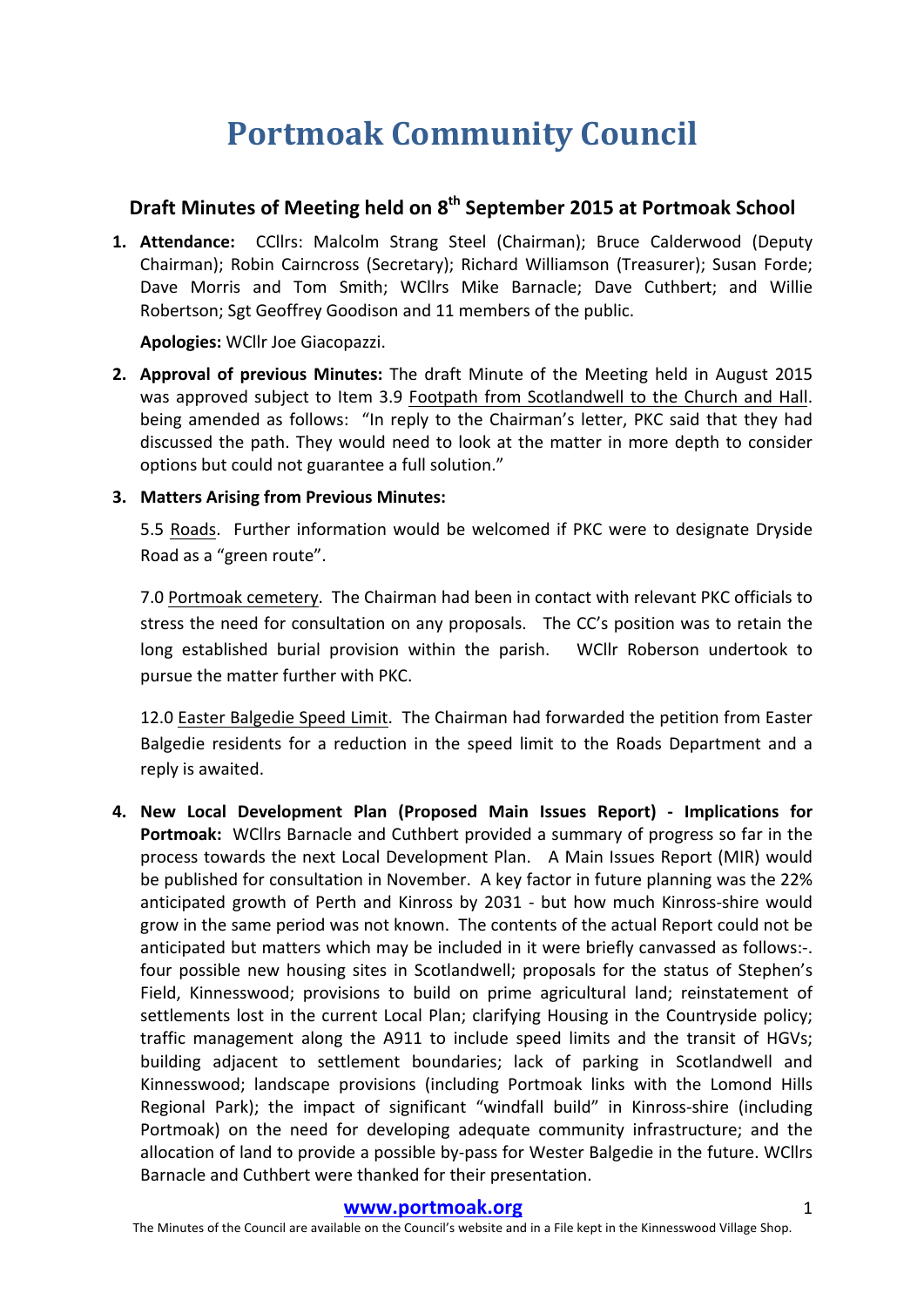## **5.** Reports:

- 5.1 Police: PC Geoffrey Goodison presented the monthly police report. Although there had been few incidents to report the police were not complacent. Thefts from rural buildings remained a constant problem and the public were encouraged to take preventive measures against those who were believed to be "travelling criminals". The particular problems of a resident living close to the Heritage Trail were being addressed. The CC noted that the report made no reference to the road accident at the New Gullet Bridge which had occurred in August. The Commander's Bulletins of  $7<sup>th</sup>$ ,  $13<sup>th</sup>$ ,  $21<sup>st</sup>$  and  $28<sup>th</sup>$  August were noted.
- 5.2 Treasurer: There was no income or expenditure in the month within the General Account and the bank balance at the end of August was the same as at the end of July, namely  $£547.60.$  Within the MBW Account we received a further  $£250$  in donations and with no expenditure the balance in the in the account at the end of August was £902.85. Total funds at end August were therefore £1450.25.

## 5.3 Planning:

- *New applications:*
	- a) 15/01310/FLL, Arnot Lint, Auchmuirbridge, Erection of a house & alterations to existing cottage. No comment.
	- **b)** 15/01460/FLL, Land 30 metres NW of 18 Bishop Tce, Kinnesswood, Change to access location. No comment on the proposal other to advise PKC that the proposal involved a core path and safeguards for uninterrupted access would be required.
	- *c*) 15/01439/FLL, Land 800 metres SW of Glenlomond Farm, Modification of 3 wind turbines. No comment.
- *Planning Decisions determined by PKC.*
	- a) 15/01068/FLL/LBC Millhouse, The Cobbles, Kinnesswood. Consent granted.
	- b) 15/00975/FLL Gamekeepers Road Kinnesswood. Consent granted.
	- c) 15/01070/FLL Findatie Erection of a wind turbine. Consent refused.
	- d)  $14/00607/FL$  Levenmouth erection of 2 dwellinghouses. Consent granted.
	- e) 14/00607/FLL Moucum's View, Scotlandwell, initial decision to refuse erection of a dwellinghouse overturned by Local Review Body.

## **Progress with developments**

- a) Lomond Inn 15/00505FLL & 15/00506/CON. Progress awaited.
- **b)** Glenlomond. No further progress to note.
- *c*) Levenmouth 14/00607/FLL. Erection of 2 dwelling houses. The CC note that, as planning consent had been anticipated and building commenced, PKC had issued a "Stop Order". Planning consent had subsequently been granted. The consent included conditions requiring a path providing direct access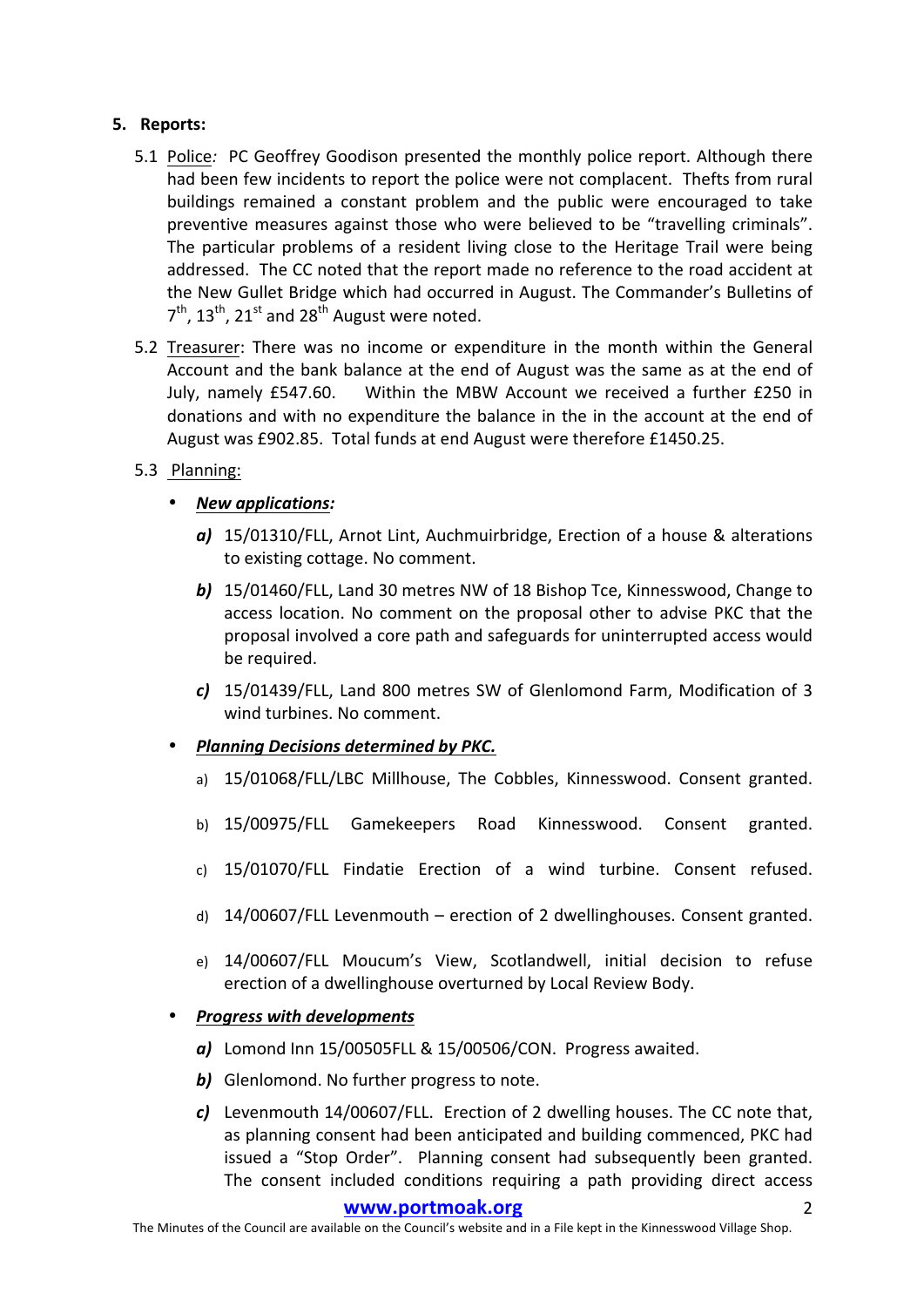across the property from the B920 to the Heritage Trail. It also included conditions to safeguard a significant population of bats roosting on the site. The CC will contact SNH to confirm that the necessary licence had been obtained to allow demolition of the building in which the roosts were situated.

- 5.4 Roads: CCllr Bruce Calderwood presented the "Road's Report" which subject to amendment and updating would be placed on the CC website and reviewed at the next meeting of the Council. There was concern that damage to the Old Gullet Bridge, for whatever reason, had been left for many months in a state of disrepair. WCCIr Robertson would seek an explanation.
- 5.5 Paths: CCIIr Tom Smith would clarify with the owner when cattle were likely to be at lower levels on the hill adjacent to the Michael Bruce Way.
- **6. Local Government Boundary Commission for Scotland:** The CC was aware of the proposals of the Boundary Commission to reduce significantly the size of the current Ward 8 (Kinross-shire) with a consequent loss of one ward councillor. They were also aware of the unanimous view of Perth and Kinross Council to reject these proposals and of the subsequent response from the Boundary Commission to modify their original proposal. These matters had been well-advertised and the public encouraged to comment. The CC would write supporting the retention of the existing ward boundary together with four ward councillors. It took the view that the Commission did not appear to have recognised the anticipated population growth for the Ward, that the boundaries proposed were not easily identifiable and that significant local and not least functional ties would be broken by the proposals. It believed that 4 ward councillors were necessary to represent the Ward on Perth and Kinross Council. It was agreed that the Secretary and Chairman would draft a letter opposing the proposal with help from WCllr Cuthbert. Portmoak residents were encouraged to comment. Comments can be submitted through the Commission's consultation portal website www.consultation.lgbc-scotland.gov.uk or in writing to Local Government Boundary Commission for Scotland, Thistle House, 91 Haymarket Terrace, Edinburgh EH12 5HD by Thursday 22<sup>nd</sup> October.
- **7. Junction 7 M90 request for additional signage:** Correspondence with the Cabinet Secretary and the Minister for Transport and the Islands on providing signage on the M90 to encourage HGVs to use the south loch road has resulted in a request to the Transport Manager for the M90 to liaise with the Chairman on the matter.
- **8. Election of a New Council:** A new Community Council for Portmoak will be appointed by PKC from November. Interest from residents of Portmoak who might wish to become a community councillor is welcomed. Information on how residents (whether an existing CC member or not) can submit a Nomination Form to PKC is advertised on all CC notice boards. Forms have to be submitted by 4.00pm on Thursday 24<sup>th</sup> September and may be obtained from the Returning Officer at PKC on 01738 475004 or can be downloaded from www.pkc.gov.uk/communitycouncils.
- **9. Ward Cllr Reports:** W Cllr Barnacle advised that PKC intended to carry out a review of planning enforcement procedures.